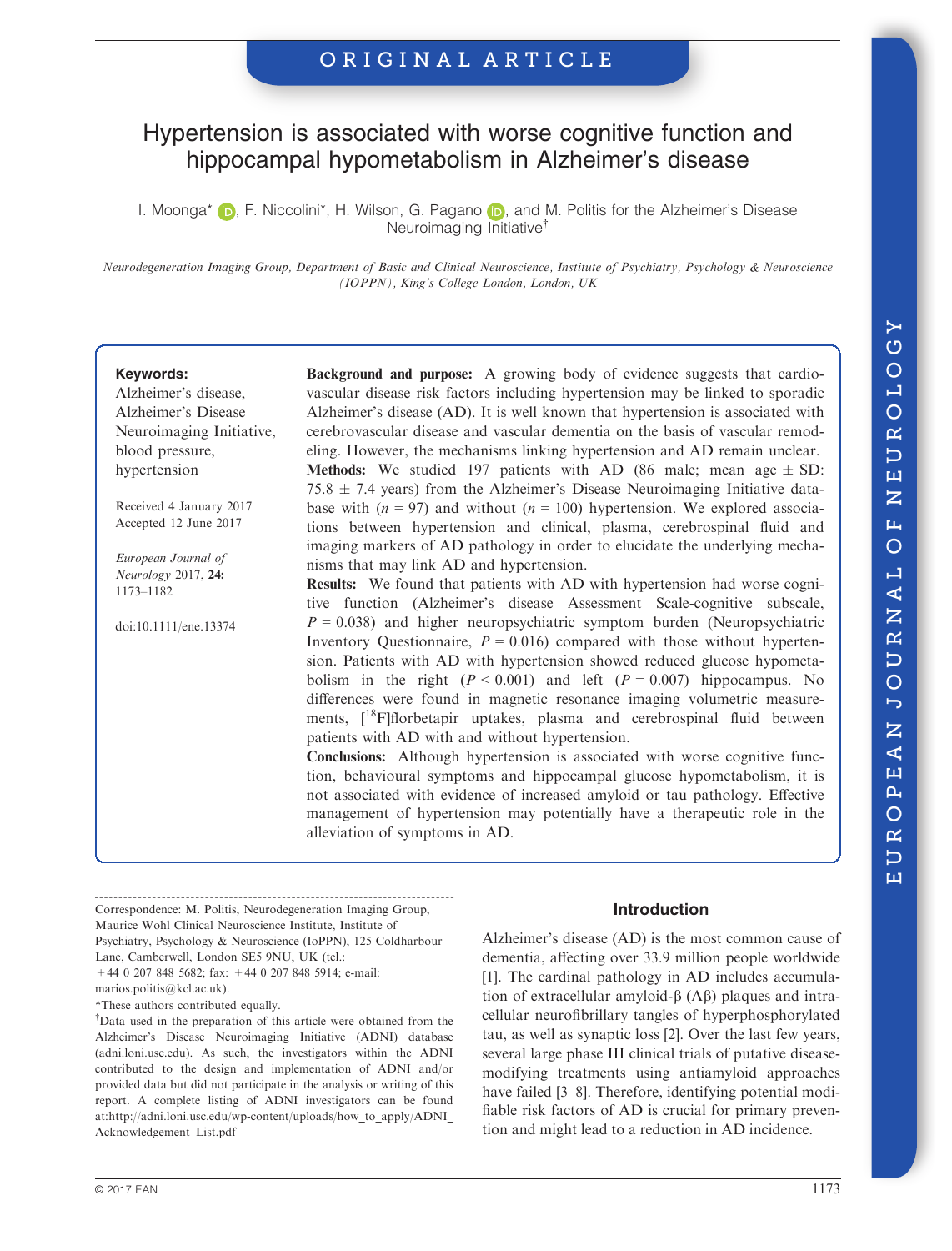Several studies suggest that cardiovascular disease risk factors, such as type two diabetes, dyslipidaemia, metabolic syndrome and hypertension, could be linked to sporadic AD [9–11]. Among these risk factors, hypertension may be the most detrimental [12]. It is well known that hypertension is the most significant contributing factor in cerebrovascular disease, as it can cause microvascular dysfunction and narrowing, which can lead to cerebral hypoperfusion, microhaemorrhages and encourage cerebral small vessel disease [12]. Small vessel disease can consequently lead to lacunar infarcts and leukoaraiosis, changes that are closely associated with cognitive decline and vascular dementia [12].

In contrast to the mechanisms that link hypertension and cerebrovascular disease, the pathophysiological links between hypertension and AD are more complex and may involve inflammatory processes, blood–brain barrier dysfunction, as well as cerebral hypoperfusion [13–15]. Although the exact mechanisms are not fully understood, there is strong evidence to support the hypothesis that hypertension in mid-life leads to cognitive impairment and contributes to the development of AD in later life [16]. It is also possible that hypertension may exacerbate AD symptoms and pathology.

Here, we investigated whether hypertension is associated with clinical, plasma, cerebrospinal fluid (CSF) and magnetic resonance and positron emission tomography (PET) imaging biomarkers of AD pathology in order to elucidate the underlying mechanisms that may link AD and hypertension.

#### Methods

Data used in the preparation of this article were obtained from the Alzheimer's Disease Neuroimaging Initiative (ADNI) database (adni.loni.usc.edu). The ADNI was launched in 2003 as a public–private partnership, led by Principal Investigator Michael W. Weiner, MD. The primary goal of ADNI has been to test whether serial magnetic resonance imaging (MRI), PET, other biological markers and clinical and neuropsychological assessment can be combined to measure the progression of mild cognitive impairment and early AD. Each ADNI site received approval from an ethical committee on human experimentation before the study's initiation. Written informed consent for research was obtained from all individuals participating in the study.

#### Study population

From the ADNI I and II databases, a total of 197 patients with AD (86 male; mean age  $\pm$  SD: 75.8  $\pm$  7.4 years) were included in the analysis (Table 1). Inclusion criteria

Table 1 Demographic characteristics, ApoE genotype and vital signs of patients with Alzheimer's disease (AD) with and without hypertension (HTN)

|                                | AD                          | AD without HTN              | AD with HTN                |
|--------------------------------|-----------------------------|-----------------------------|----------------------------|
| No.                            | 197                         | $97(49.2\%)$                | $100(50.8\%)$              |
| Gender (M)                     | $86(43.7\%)$                | 45 $(46.4\%)$               | 41 $(41.0\%)$              |
| Age (years)                    | 75.8 $(\pm 7.4)$            | 76.7 $(\pm 7.2)$            | 75.8 $(\pm 7.4)$           |
| Handedness (R)                 | 185 (98.9%)                 | $92(94.8\%)$                | 93 $(93.0\%)$              |
| Parent history of AD           | $23(11.7\%)$                | $10(10.0\%)$                | 13 $(13.0\%)$              |
| ANART                          | 13.78 $(\pm 8.9)$           | 12.52 $(\pm 8.6)$           | 15.04 $(\pm 9.3)$          |
| Education (years)              | 15.0 $(\pm 3.2)$            | 14.7 $(\pm 3.3)$            | 15.2 $(\pm 3.2)$           |
| Age at onset (years)           | 69.6 $(\pm 6.9)$            | 69.7 $(\pm 7.6)$            | 69.5 $(\pm 6.2)$           |
| Disease duration (years)       | 14.7 $(\pm 3.2)$            | 7.0 $(\pm 8.1)$             | 5.5 $(\pm 7.1)$            |
| ApoE genotypes (no.)           | ApoE $\epsilon$ 2-2 = 1     | ApoE $\epsilon$ 2-2 = 0     | ApoE $\epsilon$ 2-2 = 1    |
|                                | ApoE $\epsilon$ 2-3 = 6     | ApoE $\epsilon$ 2-3 = 3     | ApoE $\epsilon$ 2-3 = 3    |
|                                | ApoE $\epsilon$ 2-4 = 2     | ApoE $\epsilon$ 2-4 = 1     | ApoE $\epsilon$ 2-4 = 1    |
|                                | ApoE $\epsilon$ 3-3 = 115   | ApoE $\epsilon$ 3-3 = 49    | ApoE $\epsilon$ 3-3 = 66   |
|                                | ApoE $\epsilon$ 3-4 = 50    | ApoE $\epsilon$ 3-4 = 28    | ApoE $\epsilon$ 3-4 = 22   |
|                                | ApoE $\varepsilon$ 4-4 = 23 | ApoE $\varepsilon$ 4-4 = 16 | ApoE $\varepsilon$ 4-4 = 7 |
| BMI                            | 27.0 $(\pm 5.8)$            | $25.0~(\pm 4.0)$            | 29.0 $(\pm 6.7)$ **        |
| $SBP$ (mmHg)                   | 136.7 $(\pm 17.3)$          | 131.6 $(\pm 16.5)$          | 141.6 $(\pm 16.7)$ ***     |
| $DBP$ (mmHg)                   | 73.5 $(\pm 9.2)$            | 72.4 $(\pm 8.5)$            | 74.6 $(\pm 9.8)$           |
| $PP$ (mmHg)                    | 63.2 $(\pm 16.0)$           | 59.2 $(\pm 15.2)$           | 67.0 $(\pm 15.9)$ **       |
| Body temperature $(^{\circ}C)$ | 36.4 $(\pm 0.4)$            | 36.3 $(\pm 0.5)$            | 36.5 $(\pm 0.4)$           |
| HR (bpm)                       | 64.8 $(\pm 10.4)$           | 64.6 $(\pm 10.2)$           | 65.1 $(\pm 10.4)$          |
| <b>HMIS</b>                    | $0.64~(\pm 0.7)$            | $0.65 \ (\pm 0.8)$          | $0.63~(\pm 0.6)$           |

ANART, American National Adult Reading Test; BMI, body mass index; bpm, beats/min; DBP, diastolic blood pressure; HMIS, Modified Hachinski Ischemic Scale; HR, heart rate; M, male; PP, pulse pressure; R, right; SBP, systolic blood pressure. \*\*P < 0.01; \*\*\*P < 0.001. Data are given as  $n$  (%) and mean  $\pm$  SD.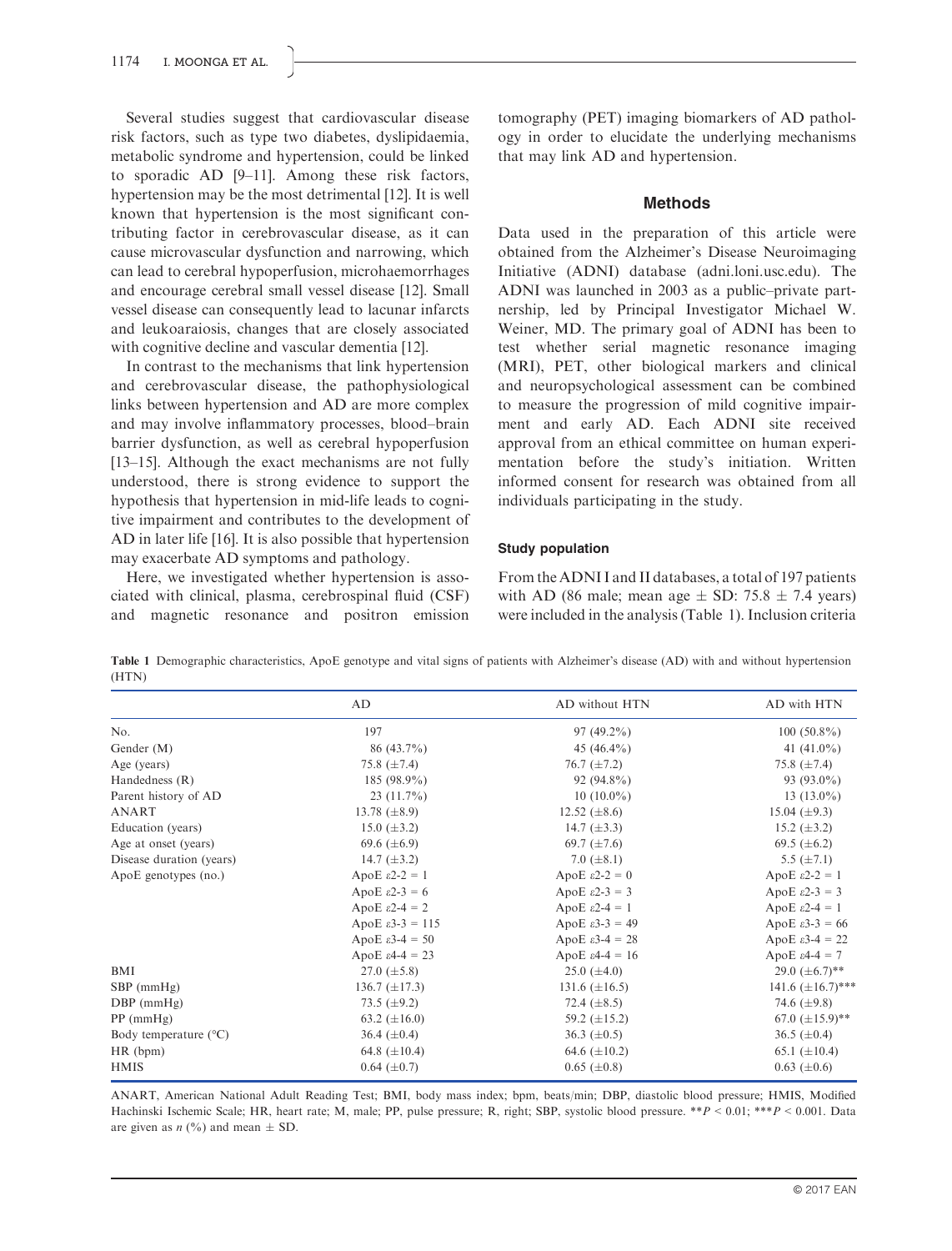for all participants were: age between 55 and 90 years, a minimum of 6 years' education and visual/auditory acuity adequate for neuropsychological testing. Additionally, the Modified Hachinski Ischemic Scale was completed for all subjects using information from medical records to determine the degree of vascular involvement and only subjects with a score ≤4 were included in the study. Patients with AD fulfilled the National Institute of Neurological and Communicative Disorders and Stroke and the Alzheimer's Disease and Related Disorders Association criteria for probable AD [17], had a Clinical Dementia Rating (CDR) score of 0.5 or 1 and a Mini-Mental State Examination (MMSE) score between 20 and 26. Participants had to have an MMSE score in this range so that they could complete clinical assessments effectively.

The presence of hypertension was documented by medical history and/or confirmed by two consecutive blood-pressure (BP) measurements. Hypertension was categorized according to the classification outlined in the Seventh Report of the Joint National Committee on Prevention, Detection, Evaluation and Treatment of High Blood Pressure [18]. Participants with a systolic BP reading of  $\geq$ 140 mmHg and/or a diastolic BP reading of ≥90 mmHg were classed as hypertensive, whereas subjects with a systolic BP value of ≤139 mmHg as well as a diastolic BP value of ≤89 mmHg were deemed to be normotensive. Medical history was examined thoroughly in the database for evidence of hypertension for each participant using 'hypertension' as a key word and its synonyms, such as 'HTN', 'high blood pressure', 'high BP', 'elevated blood pressure', 'elevated BP' and 'increased blood pressure'. Additionally, obvious spelling mistakes such as 'hpertension' and 'hyoertension' were included. Patients with AD were subdivided into two groups according to the presence/absence of hypertension: AD with hypertension ( $n = 97, 49.2\%$ ; 45 male) and AD without hypertension  $(n = 100, 50.8\%; 41$  male; Table 1). Fifty-one patients with AD (55.3%) had both a history of hypertension and BP readings suggestive of hypertension, 38 patients with AD (36.9%) had only a history of hypertension with normal BP readings, and the remaining eight patients with AD (7.8%) were classified as hypertensive based only on BP readings.

### Clinical assessments

Cognitive function was assessed with the Alzheimer's Disease Assessment Scale-cognitive subscale (ADAS-Cog 11) and MMSE. The ADAS-Cog 11 was not timed and the subject's score was not dependent on how rapidly the test was completed. The CDR served

as a tool for quantifying the severity of symptoms of dementia and the Modified Hachinski Ischemic Scale was used to identify a likely vascular component once the dementia diagnosis has been established. Neuropsychiatric symptoms were assessed using the Neuropsychiatric Inventory Questionnaire. Depressive features and functional ability were assessed with the Geriatric Depression Scale-Short Form and Functional Assessment Questionnaire, respectively. The American National Adult Reading Test was used to assess intellectual functioning.

#### Plasma and cerebrospinal fluid samples

Baseline samples of plasma tau, plasma AB40 and 42, total plasma homocysteine, CSF total tau, CSF tau phosphorylated at threonine 181, CSF Aß42 and CSF alpha-synuclein were collected from participants. ApoE genotyping was carried out on subjects using EDTA blood samples collected during the first visit. Full details concerning the collection, processing and storage procedures for plasma and CSF samples can be found in the ADNI procedures manual [\(http://](http://www.adni-info.org/Scientists/ADNIStudyProcedures.html) [www.adni-info.org/Scientists/ADNIStudyProcedures.](http://www.adni-info.org/Scientists/ADNIStudyProcedures.html) [html](http://www.adni-info.org/Scientists/ADNIStudyProcedures.html)). CSF samples that were thawed or contaminated with blood were excluded from our analysis in order to avoid false-positive results [19]. For subjects with two CSF samples for a single biomarker, the highest reading was used. With respect to plasma homocysteine analysis, samples were excluded if they were not frozen, packed in dry ice or received within 24 h of blood draw.

### Imaging procedures and analysis

### Magnetic resonance imaging analysis

All participants had 1.5- or 3.0-Tesla MRI scans completed at regular intervals during the ADNI study. Baseline T1-weighted magnetization-prepared rapid gradient-echo (MPRAGE) images were acquired from all participants with AD. Scans were carried out and analysed in accordance with the ADNI MRI technical procedures manual ([http://www.adni-info.org/Scie](http://www.adni-info.org/Scientists/ADNIStudyProcedures.html) [ntists/ADNIStudyProcedures.html](http://www.adni-info.org/Scientists/ADNIStudyProcedures.html)). In this study, total brain volume, brain and ventricular boundary shift integral, and hippocampal and temporal lobe volumes were evaluated. The boundary shift integral was used to assess brain and ventricular volume changes over time by determining changes in the boundaries of the respective structure in follow-up scans compared with the baseline scans [20]. Hippocampal volumes were analysed using a brainmapping tool (Medtronic Surgical Navigation Technologies, Minneapolis, MN, USA). Temporal lobe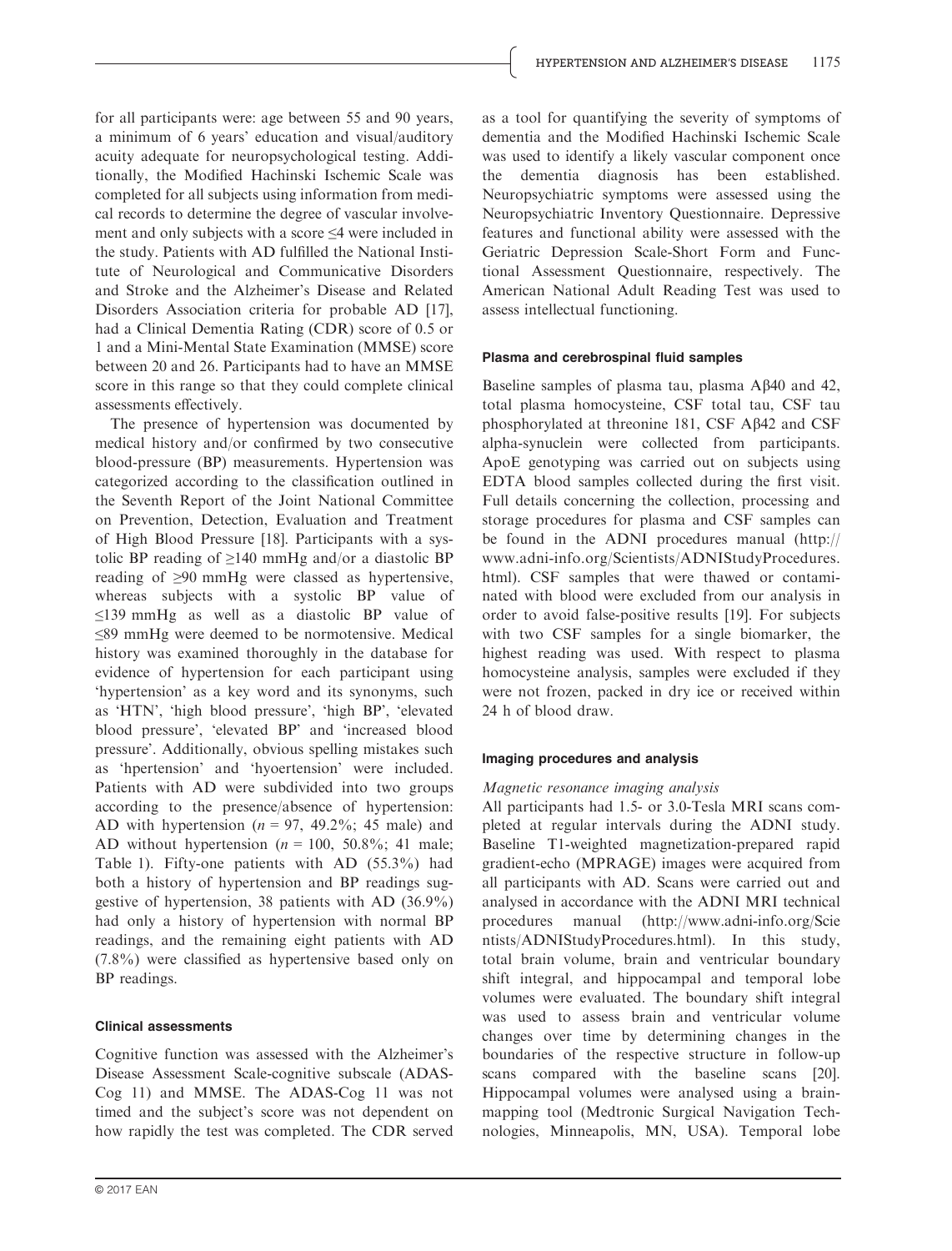volume was assessed using tensor-based morphometry. In addition to volumetric analyses, the number of visible infarcts was recorded for subjects to check for underlying cerebrovascular disease. All images were reviewed by a physician specially trained in the detection of MRI infarcts. Full details of the MRI procedures can be found in the ADNI manual [\(http://](http://www.adni-info.org/Scientists/ADNIStudyProcedures.html) [www.adni-info.org/Scientists/ADNIStudyProcedures.](http://www.adni-info.org/Scientists/ADNIStudyProcedures.html) [html](http://www.adni-info.org/Scientists/ADNIStudyProcedures.html)).

#### Positron emission tomography analysis

 $[$ <sup>18</sup>F]fluorodeoxyglucose (FDG) and  $[$ <sup>18</sup>F]florbetapir PET imaging was carried out to measure regional rates of glucose metabolism and Ab load, respectively. A mean dose of  $5 \pm 0.5$  mCi  $\left[ {}^{18}F\right]FDG$  (185 MBq) was injected intravenously and data were reconstructed using a framing rate of  $5 \times 300$  s. Regions of interest included the left and right temporal gyrus, left and right angular gyrus, posterior cingulum, and left and right hippocampus. Hippocampal metabolic activity was measured using the HipMask technique [21]. For  $[{}^{18}F]$ florbetapir PET imaging, a mean dose of  $10.0 \pm 1.5$  mCi  $[^{18}F]$ florbetapir (370 MBq) was injected intravenously and data were reconstructed using a framing rate of  $4 \times 300$  s. Structural magnetic resonance images were skull-stripped, segmented, parcellated using Freesurfer and subsequently coregistered to the participants' first florbetapir image.  $[$ <sup>18</sup>F] Florbetapir standardized uptake value ratios were calculated using the whole cerebellum as a reference region. Regions of interest included frontal, anterior/ posterior cingulate, lateral parietal and lateral temporal cortices. The  $[{}^{18}F]$ florbetapir mean of each region of interest was weighted by its volume to account for the difference in sizes of the subregions. Full details of the PET procedures can be found in the ADNI manual ([http://www.adni-info.org/Scientists/ADNIStud](http://www.adni-info.org/Scientists/ADNIStudyProcedures.html) [yProcedures.html](http://www.adni-info.org/Scientists/ADNIStudyProcedures.html)).

#### Statistical analysis

Statistical analyses and graphical illustrations were performed using the Statistical Package for the Social Sciences, version 22 (IBM Corp., Armonk, NY, USA) and GraphPad Prism 6 (GraphPad Software, San Diego, CA, USA), respectively. For all variables, variance homogeneity and Gaussianity were tested with Bartlett and Kolmogorov–Smirnov tests. Multivariate analysis of variance was used to assess the main differences in clinical, CSF, plasma and imaging measurements between patients with AD with and without hypertension. If the overall multivariate test was significant, P values for each variable were calculated following Benjamini–Hochberg multiplecomparisons test in order to reduce the false discovery rate. We set the false discovery rate cut-off at 0.05. All data are presented as mean  $\pm$  SD, and the level  $\alpha$  was set for all comparisons at  $P < 0.05$ , corrected.

### **Results**

Patients with AD with hypertension had significantly higher body mass index scores ( $P \le 0.01$ ), systolic BP  $(P < 0.001)$  and pulse pressure  $(P < 0.01)$  compared with those without hypertension. No differences were found for age, gender, age at onset, disease duration, years of education, American National Adult Reading Test, family history of AD, Modified Hachinski Ischemic Scale and ApoE genotype between patients with AD with and without hypertension (all  $P > 0.10$ ; Table 1).

We found significant differences in clinical measurements between the patients with AD with and without hypertension ( $P = 0.013$ ). Patients with AD with hypertension had significantly worse cognitive function as measured by the ADAS-Cog 11  $(P = 0.038)$  and increased neuropsychiatric symptom burden  $(P = 0.016)$  compared with those without hypertension (Table 2; Fig. 1). Within the ADAS-Cog 11, patients with AD with hypertension scored worse on the Command item 2 ( $P = 0.027$ ) and Word Recognition item 8  $(P = 0.034)$  compared with patients with AD without hypertension. No differences were found in the total CDR scores  $(P > 0.10)$ , MMSE scores  $(P > 0.10)$ , Functional Assessment Questionnaire ( $P = 0.088$ ) and Geriatric Depression Scale-Short Form  $(P > 0.10)$  between patients with AD with and without hypertension (Table 2).

Table 2 Clinical assessments in the group of patients with Alzheimer's disease (AD) with and without hypertension (HTN)

|             | AD without<br><b>HTN</b> | AD with<br><b>HTN</b> | $P$ value* | $%$ change |
|-------------|--------------------------|-----------------------|------------|------------|
| <b>CDR</b>  | $0.68~(\pm 0.3)$         | $0.73~(\pm 0.3)$      | NS         | $+6.4\%$   |
| <b>MMSE</b> | 24.09 $(\pm 1.8)$        | 23.94 $(\pm 1.8)$     | <b>NS</b>  | $-0.6\%$   |
| ADAS-Cog 11 | 16.58 $(\pm 5.6)$        | $18.00 \ (\pm 5.3)$   | 0.038      | $+7.9%$    |
| GDS-SF      | $1.79 \ (\pm 1.3)$       | $1.52 \ (\pm 1.4)$    | <b>NS</b>  | $-17.7\%$  |
| NPI-O       | $2.55 \ (\pm 2.5)$       | 4.42 $(\pm 3.5)$      | 0.016      | $+42.3%$   |
| <b>FAO</b>  | 10.71 $(\pm 6.3)$        | 12.69 $(\pm 6.6)$     | NS         | $+15.6\%$  |

ADAS-Cog 11, Alzheimer's Disease Assessment Scale-cognitive subscale; CDR, Clinical Dementia Rating; FAQ, Functional Assessment Questionnaire; GDS-SF, Geriatric Depression Scale-Short Form; MMSE, Mini-Mental State Examination; NPI-Q, Neuropsychiatric Inventory Questionnaire; NS, non-significant. \*All P values are Benjamini–Hochberg corrected. Data are given as mean  $\pm$  SD. Bold indicates significant value ( $P < 0.05$ ).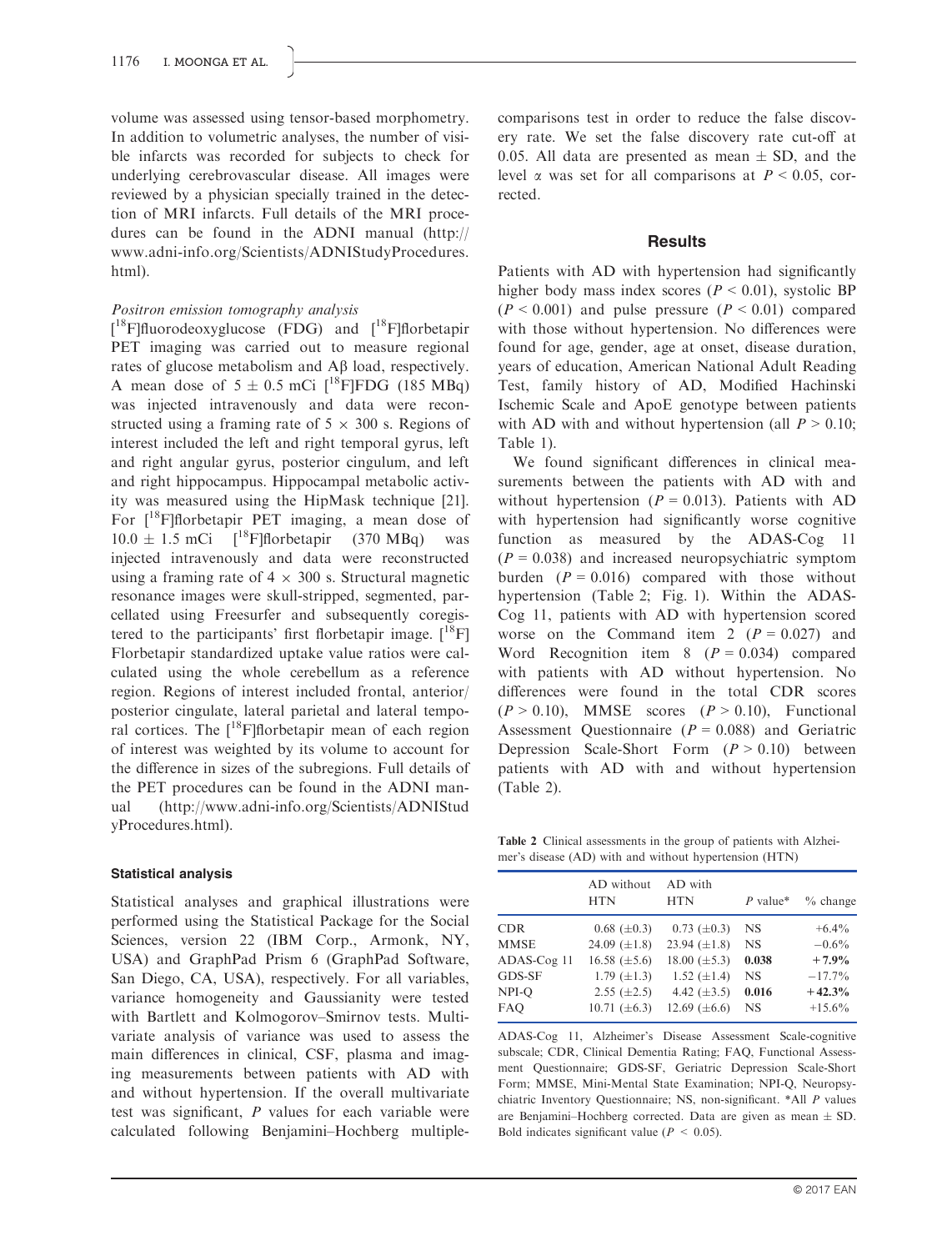

Table 3 Plasma and cerebrospinal fluid (CSF) biomarkers in the group of patients with Alzheimer's disease (AD) with and without hypertension (HTN)

|                                | AD without HTN      | AD with HTN          | $P$ value* | $%$ change |
|--------------------------------|---------------------|----------------------|------------|------------|
| CSE                            |                     |                      |            |            |
| $\alpha$ -SYN (ng/mL)          | $0.66 (\pm 0.3)$    | $0.94~(\pm 1.1)$     | <b>NS</b>  | $+29.8\%$  |
| Total tau $(pg/mL)$            | 111.61 $(\pm 50.8)$ | 116.00 $(\pm 67.9)$  | <b>NS</b>  | $+3.8\%$   |
| P-tau <sub>181</sub> P (pg/mL) | 39.11 $(\pm 20.6)$  | $39.64 \ (\pm 18.1)$ | <b>NS</b>  | $+1.3\%$   |
| $A\beta_{142}$ (pg/mL)         | 142.26 $(\pm 45.3)$ | 155.33 $(\pm 46.3)$  | <b>NS</b>  | $+8.4\%$   |
| Plasma                         |                     |                      |            |            |
| Homocysteine $(\mu M)$         | 9.70 $(\pm 2.7)$    | 11.29 $(\pm 4.6)$    | <b>NS</b>  | $+14.1\%$  |
| Tau $(pg/mL)$                  | 3.1 $(\pm 1.5)$     | 3.1 $(\pm 1.5)$      | <b>NS</b>  | $0.0\%$    |
| $A\beta_{40}$ (pg/mL)          | 153.3 $(\pm 49.1)$  | 147.9 $(\pm 40.6)$   | <b>NS</b>  | $-3.6\%$   |
| $A\beta_{42}$ (pg/mL)          | $36.5 (\pm 11.4)$   | 35.6 $(\pm 7.9)$     | <b>NS</b>  | $-2.5\%$   |

A $\beta$ , amyloid- $\beta$ ; NS, non-significant; P-tau<sub>181</sub>P, tau phosphorylated at threonine 181;  $\alpha$ -SYN, alpha-synuclein. \*All P values are Benjamini– Hochberg corrected. Data are given as mean  $\pm$  SD.

#### Plasma and cerebrospinal fluid biomarkers

We found no differences in plasma tau, plasma  $A\beta40$ and 42, total plasma homocysteine, CSF total tau, CSF tau phosphorylated at threonine 181, CSF A $\beta$ 42 and CSF alpha-synuclein levels between patients with AD with and without hypertension (all  $P > 0.10$ ; Table 3).

#### Imaging measurements

Magnetic resonance imaging volumetric analysis showed no differences in total brain volume, brain and ventricular boundary shift integral measurements, hippocampal and temporal lobe volumes, and the number of infarcts between patients with AD with and without hypertension (all  $P > 0.10$ ; Table 4).

Twenty-one patients with AD without hypertension and 24 patients with AD with hypertension underwent both  $[{}^{18}F]FDG$  and  $[{}^{18}F]f$  and  $F$ <sup>18</sup>F]florbetapir PET scans. We found significant decreases in  $[{}^{18}F]FDG$  uptake in patients with AD with hypertension compared with those without hypertension ( $P = 0.021$ ). Patients with AD with hypertension had decreased  $[$ <sup>18</sup>F]FDG uptakes in the right  $(P < 0.001)$  and left  $(P = 0.007)$  hippocampus compared with patients with AD without hypertension (Table 4; Fig. 2). No differences were found in  $[$ <sup>18</sup>F]florbetapir standardized uptake value ratios in any of the brain regions examined between patients with AD with and without hypertension (all  $P > 0.10$ ; Table 4).

No differences were found in cognitive assessments, plasma and CSF biomarkers or MRI and PET measurements between patients with AD with only a history of hypertension and those with both a history of hypertension and BP readings suggestive of hypertension (all  $P > 0.10$ ).

#### **Discussion**

Our study is the first to investigate the association between hypertension and clinical, plasma, CSF and magnetic resonance and PET imaging biomarkers of AD pathology. We found that hypertension in patients with AD is associated with worse cognitive function, increased neuropsychiatric burden and lower hippocampal glucose metabolism.

Patients with AD with hypertension scored higher on the ADAS-Cog 11 compared with normotensive patients with AD. Cognitive differences between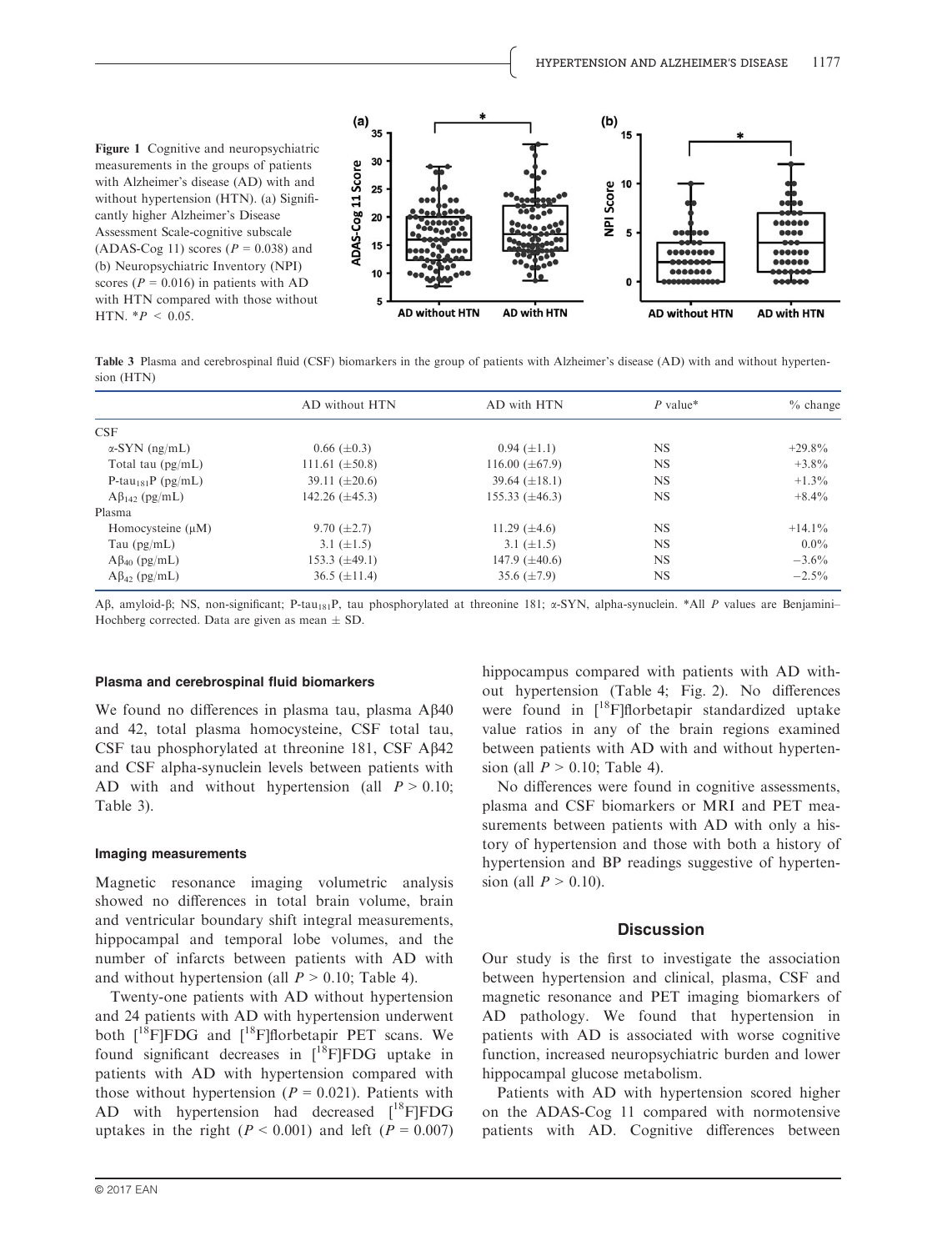|                                                | AD without HTN                      | AD with HTN                   | $P$ value*  | $%$ change |
|------------------------------------------------|-------------------------------------|-------------------------------|-------------|------------|
| MRI volumetric measurements                    |                                     |                               |             |            |
| Brain volume $(mm^3)$                          | 1 014 743.58 $(\pm 1 \ 173 \ 39.0)$ | 995 823.25 ( $\pm$ 101 268.2) | <b>NS</b>   | $-1.9%$    |
| BSI ventricles volume (mm <sup>3</sup> )       | 46.78 $(\pm 21.4)$                  | 53.40 $(\pm 26.3)$            | <b>NS</b>   | $+12.4%$   |
| BSI brain volume $\text{(mm)}^3$ )             | 995.0 $(\pm 108.7)$                 | 1019.9 $(\pm 98.8)$           | <b>NS</b>   | $+2.4%$    |
| Hippocampus volume $(mm3)$                     | 1608.65 $(\pm 295.3)$               | $1638.24 \ (\pm 332.5)$       | <b>NS</b>   | $+1.8\%$   |
| Temporal lobe mean Jacobian (mm <sup>3</sup> ) | 996.43 $(\pm 64.9)$                 | 988.55 $(\pm 69.1)$           | $_{NS}$     | $-0.8\%$   |
| No. of infarcts                                | $0 (+0.07)$                         | $1 (\pm 0.5)$                 | <b>NS</b>   |            |
| $[$ <sup>18</sup> F]FDG PET uptakes            |                                     |                               |             |            |
| Left hippocampus                               | $1.00 (\pm 0.1)$                    | $0.88 (\pm 0.1)$              | 0.007       | $-13.6%$   |
| Right hippocampus                              | 1.01 $(\pm 0.1)$                    | $0.87 (\pm 0.1)$              | < 0.001     | $-16.1%$   |
| Left temporal gyrus                            | 1.10(0.1)                           | $1.09 \ (\pm 0.1)$            | <b>NS</b>   | $-0.9\%$   |
| Right temporal gyrus                           | $1.10 \ (\pm 0.1)$                  | 1.11 $(\pm 0.1)$              | <b>NS</b>   | $-0.9\%$   |
| Left angular gyrus                             | 1.14 $(\pm 0.1)$                    | $1.09 \ (\pm 0.2)$            | $_{\rm NS}$ | $-4.6\%$   |
| Right angular gyrus                            | 1.11 $(\pm 0.1)$                    | 1.11 $(\pm 0.1)$              | $_{\rm NS}$ | $0.0\%$    |
| Posterior cingulum                             | 1.16 $(\pm 0.1)$                    | 1.16 $(\pm 0.1)$              | <b>NS</b>   | $0.0\%$    |
| $[$ <sup>18</sup> F]Florbetapir SUVRs          |                                     |                               |             |            |
| Posterior cingulum                             | 1.73 $(\pm 0.5)$                    | 1.84 $(\pm 0.4)$              | <b>NS</b>   | $+6.0\%$   |
| Frontal lobe                                   | 1.56 $(\pm 0.5)$                    | 1.53 $(\pm 0.5)$              | $_{\rm NS}$ | $-2.0\%$   |
| Temporal lobe                                  | 1.45 $(\pm 0.5)$                    | 1.32 $(\pm 0.5)$              | <b>NS</b>   | $-9.8\%$   |
| Parietal lobe                                  | 1.61 $(\pm 0.5)$                    | 1.58 $(\pm 0.5)$              | <b>NS</b>   | $-1.9%$    |
| Insula right                                   | $1.5 \ (\pm 0.5)$                   | 1.30 $(\pm 0.5)$              | <b>NS</b>   | $-15.4%$   |
| Insula left                                    | $1.5 \ (\pm 0.5)$                   | 1.33 $(\pm 0.5)$              | <b>NS</b>   | $-12.8\%$  |
| Temporal pole right                            | 1.18 $(\pm 0.4)$                    | 1.09 $(\pm 0.3)$              | $_{\rm NS}$ | $-8.3\%$   |
| Temporal pole left                             | 1.20 $(\pm 0.4)$                    | $1.07 (\pm 0.3)$              | <b>NS</b>   | $-12.1\%$  |
| Superior temporal gyrus left                   | 1.41 $(\pm 0.5)$                    | 1.23 $(\pm 0.4)$              | $_{\rm NS}$ | $-14.6%$   |
| Superior temporal gyrus right                  | 1.43 $(\pm 0.5)$                    | 1.30 $(\pm 0.5)$              | $_{\rm NS}$ | $-10.0\%$  |
| Parahippocampal gyrus left                     | 1.16 $(\pm 0.4)$                    | $1.07 (\pm 0.3)$              | NS          | $-8.4%$    |
| Parahippocampal gyrus right                    | 1.16 $(\pm 0.4)$                    | $1.07 \ (\pm 0.3)$            | NS          | $-8.4%$    |
| Hippocampus left                               | $1.07 (\pm 0.2)$                    | $1.05 \ (\pm 0.2)$            | NS          | $-1.9%$    |
| Hippocampus right                              | $1.05 (\pm 0.2)$                    | $1.05 (\pm 0.2)$              | NS          | $0.0\%$    |
| Lingual gyrus right                            | 1.36 $(\pm 0.5)$                    | 1.23 $(\pm 0.4)$              | <b>NS</b>   | $-10.6\%$  |
| Lingual gyrus left                             | 1.43 $(\pm 0.5)$                    | 1.30 $(\pm 0.5)$              | $_{\rm NS}$ | $-10.0\%$  |
| Precuneus right                                | 1.77 $(\pm 0.4)$                    | 1.65 $(\pm 0.5)$              | <b>NS</b>   | $-7.3\%$   |
| Precuneus                                      | 1.77 $(\pm 0.4)$                    | 1.67 $(\pm 0.5)$              | NS          | $-6.0\%$   |
| Cuneus left                                    | 1.39 $(\pm 0.5)$                    | 1.40 $(\pm 0.5)$              | <b>NS</b>   | $+0.7\%$   |
| Cuneus right                                   | 1.43 $(\pm 0.5)$                    | 1.28 $(\pm 0.4)$              | <b>NS</b>   | $-11.7%$   |
| Postcentral gyrus left                         | 1.34 $(\pm 0.5)$                    | 1.30 $(\pm 0.5)$              | <b>NS</b>   | $-3.1\%$   |
| Postcentral gyrus right                        | 1.36 $(\pm 0.5)$                    | 1.21 $(\pm 0.4)$              | $_{\rm NS}$ | $-12.4%$   |
| Precentral gyrus left                          | 1.45 $(\pm 0.5)$                    | 1.35 $(\pm 0.5)$              | <b>NS</b>   | $-7.4%$    |
| Precentral gyrus right                         | 1.45 $(\pm 0.5)$                    | 1.30 $(\pm 0.5)$              | <b>NS</b>   | $-11.5%$   |

Table 4 Magnetic resonance imaging (MRI) and positron emission tomography (PET) measurements in the group of patients with Alzheimer's disease (AD) with and without hypertension (HTN)

BSI, boundary shift integral; FDG, fluorodeoxyglucose; NS, non-significant; SUVR, standardized uptake values ratio. \*All P values are Benjamini–Hochberg corrected. Data are given as mean  $\pm$  SD. Bold indicates significant value ( $P < 0.05$ ).

patients with AD with and without hypertension were also observed in specific items of the ADAS-Cog 11. Hypertensive patients had worse results on items testing word recognition and the ability to follow commands. Impaired verbal learning and difficulties in performing simple tasks are considered early signs of AD [22,23], thus it is possible that hypertension might be one of the earlier factors leading to the development of AD. Investigating these findings in hypertensive individuals without AD and in patients with mild cognitive impairment may shed light on this intriguing hypothesis. Previous studies have shown that hypertension in healthy elderly individuals is associated

with cognitive decline and white matter lesions [24,25]. By contrast, studies examining the impact of hypertension on cognitive decline in patients with AD are limited. However, one case-control study has found that cognitive decline is accelerated by hypertension in patients with AD under the age of 65 years over a 6 month period [26]. Other studies have found that both mid-life and late-life hypertension increase the risk of AD [9,27–29]. In both cerebrovascular disease and AD, hypertension may irreversibly affect the functions of the 'neurovascular unit', a complex multicellular functional unit involved in accomplishing the processes of cerebral autoregulation and functional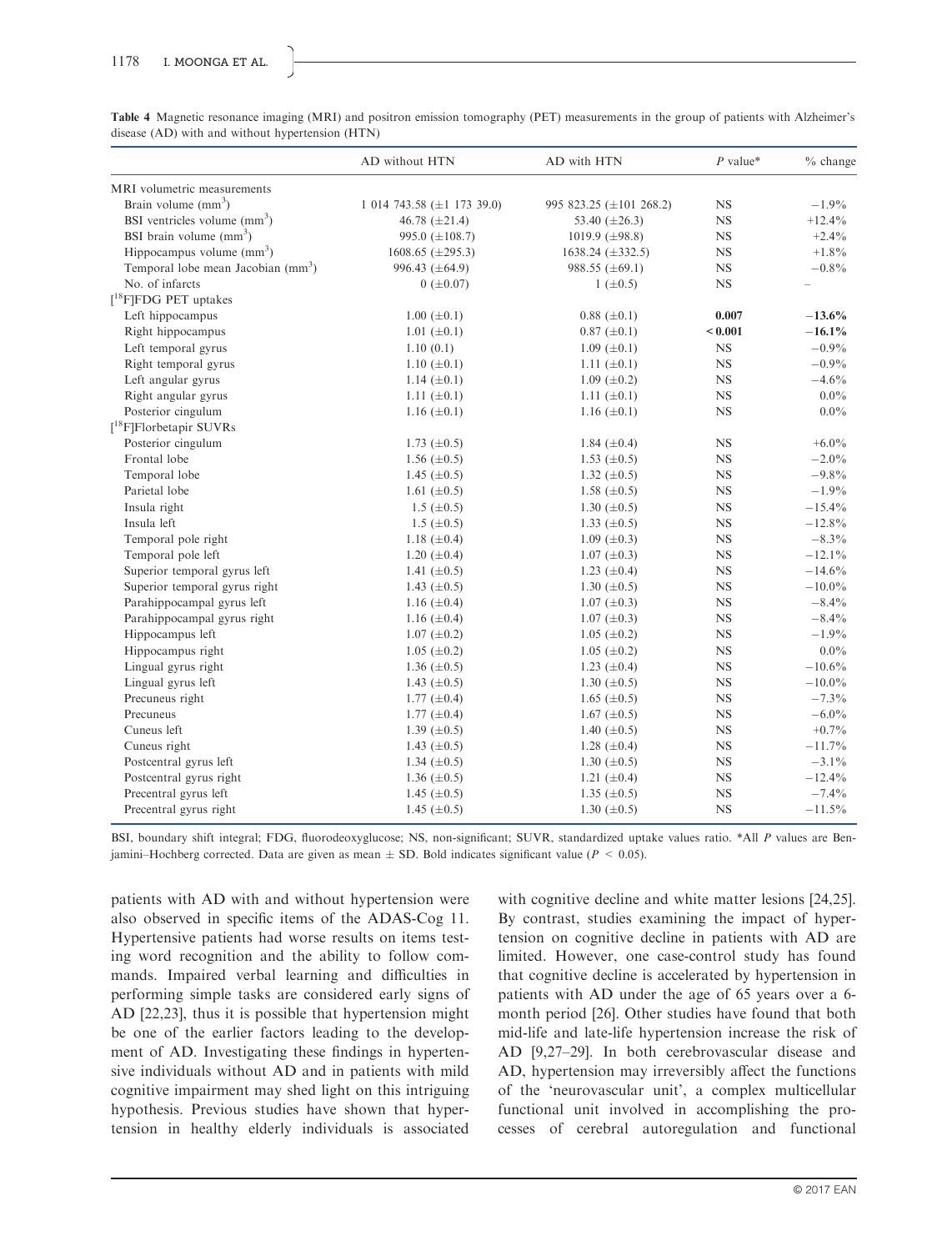Figure 2 Glucose metabolisms in the group of patients with Alzheimer's disease (AD) with and without hypertension (HTN). (a) Coronal summed  $I^{18}$ Fl fluorodeoxyglucose (FDG) positron emission tomography images for: (left) an 82.4-year-old female with a 7-year history of AD {Mini-Mental State Examination (MMSE), 26; Alzheimer's Disease Assessment Scale-cognitive subscale (ADAS-Cog 11), 16.7; Neuropsychiatric Inventory (NPI), 0; Functional Assessment Questionnaire (FAQ), 5; [<sup>18</sup>F]FDG uptakes hippocampus, left 1.09, right 1.21} and (right) a 75.8-yearold female with an 8-year history of AD (MMSE, 26; ADAS-Cog 11, 18.7; NPI, 8; FAQ, 21;  $[^{18}$ F]FDG uptakes hippocampus, left 0.91, right 0.88). Colour bar reflects range of [<sup>18</sup>F]FDG uptake intensity. (b) Significantly lower  $[{}^{18}F]$ FDG uptakes in the right and left hippocampus of patients with AD with HTN compared with those without HTN.  $**P < 0.01$ ,  $**P < 0.001$ . [Colour figure can be viewed at wileyonlinelibrary.com].

hyperaemia [30]. Loss of autoregulation and reduced cerebral blood flow in response to regional brain activity may cause cerebral hypoperfusion and hypoxia. Research has suggested that, whereas mild reductions in cerebral blood flow can affect protein synthesis [13], which is essential for the synaptic plasticity involved in learning and memory, chronic hypoperfusion can increase hyperphosphorylated tau levels in the hippocampus and cortex [14], as well as cause progressive accumulation of  $\overrightarrow{AB}$  peptides [15]. In addition to regulating cerebral blood flow, the neurovascular unit forms the basis of the blood–brain barrier. Hypertension has been found to disrupt the blood–brain barrier, an alteration that can lead to the accumulation of neurotoxic molecules in the brain such as  $\mathbf{A}\mathbf{\beta}$  and thrombin [13].

We found that hypertensive patients with AD had an increased neuropsychiatric symptom burden compared with normotensive patients with AD. One study has found that a history of hypertension increases the risk of neuropsychiatric symptoms such as agitation/ aggression, anxiety and delusions in patients with AD [31]. A more recent study in a large cohort of 457 patients with AD also showed that a history of hypertension was associated with worse behavioural symptoms as measured by the Neuropsychiatric Inventory Questionnaire at the time of AD diagnosis [32]. One



possible explanation for the link seen between hypertension and neuropsychiatric symptoms such as delusions is that there may be a reduction in cerebral blood flow in the prefrontal and temporal cortices [33].

Imaging analyses revealed decreased glucose metabolism in the hippocampus of patients with AD with hypertension. The hippocampus plays a crucial role in memory. Reduced glucose metabolism in this region of the brain may reflect underlying neuronal and synaptic dysfunction, and could explain the greater cognitive impairment observed in patients with AD with hypertension compared with those without hypertension. Glucose hypometabolism in the hippocampus and temporo-parietal areas has been extensively described in patients with AD [34] and mild cognitive impairment [35,36]. Hypertension compromises the integrity of blood vessel walls in the brain leading to hypoperfusion and decreased glucose metabolism, which can promote AD neuropathogenesis [37]. Functional failure in brain microvasculature may affect the drainage of pathological misfolded proteins [38]. It should be noted that no other regions of the brain showed changes in glucose metabolism, perhaps suggesting that the hippocampus is particularly vulnerable to changes in cerebral blood flow.

Although previous studies propose that the cerebrovascular damage could contribute to AD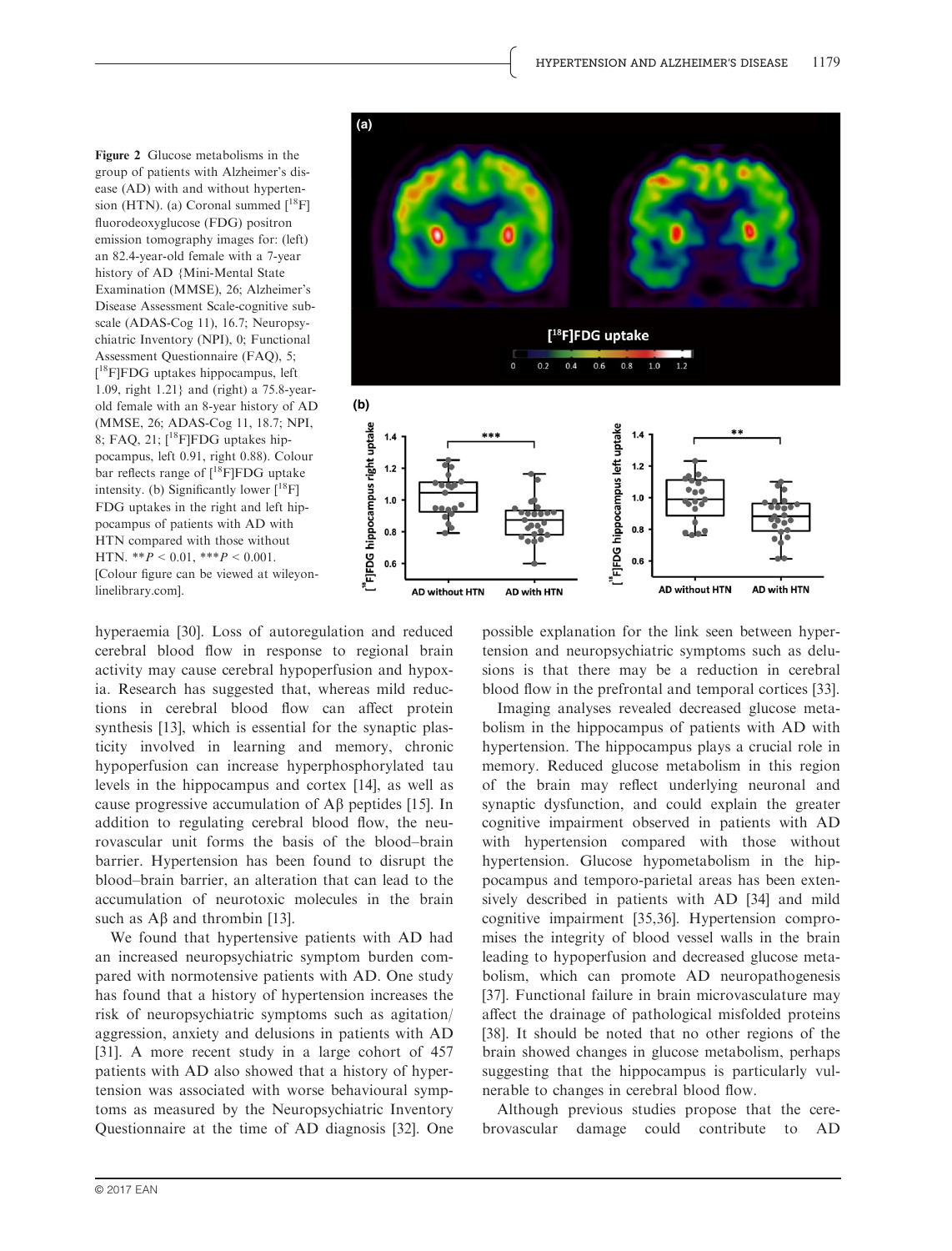pathology, we found no significant differences in  $\binom{18}{1}$ florbetapir standardized uptake value ratios or plasma and CSF amyloid and tau levels between patients with AD with and without hypertension. It is possible that the mechanisms of action of hypertension in lowering cognitive and neuropsychiatric performance are different from those promoting AD pathology. We also found no differences in brain and hippocampal MRI volumetric measurements between patients with AD with and without hypertension. Although research on volumetric imaging changes in patients with AD with hypertension is limited, it has been found that healthy hypertensive individuals have significantly larger ventricular volumes and brain atrophy [39]. The fact that we did not find these changes in our AD population perhaps suggests that, whereas hypertension may lead to functional brain changes such as reduced hippocampal glucose metabolism, it may have a small effect on structural volumetric brain changes for the stage of AD studied here. We also found no differences in ApoE genotype between patients with AD with and without hypertension. It is known that ApoE4 is associated with reduced lipid metabolism and vascular function, and that high cholesterol and plaque buildup lead to hypertension [40]. However, the allele is associated with younger onset AD and increases AD risk in a dose-dependent manner [30]. This may explain why no differences were detected in our sample of patients. Furthermore, ApoE4 is thought to have varying modulating influence on BP [30].

There are several important limitations of this study that need to be mentioned. In terms of methodology, there was insufficient control of antihypertensive therapy and vascular comorbidities such as diabetes and obesity. With several patients in our sample potentially on BP-lowering medication, the full negative impact of hypertension on AD symptoms and hippocampal glucose metabolism is likely to be masked and may actually be greater. Furthermore, other cardiovascular disease risk factors may independently influence AD pathology. Another point to note is that the ADNI study cohort represents a clinical trial population. As a result, our findings may have limited generalizability. Additionally, the ADNI study only recruits patients with AD with a CDR score of 0.5 or 1 and an MMSE score between 20 and 26. This means that the results obtained here are solely based on a population of patients with early to moderate AD. It is possible that hypertension may not have such an impact on AD biomarkers in later stages of the disease. The ADNI cohort also only includes subjects aged 55–90 years and AD may start developing before the age of 55 years.

In conclusion, hypertension appears to negatively affect cognitive and neuropsychiatric function and regional brain metabolism. Our findings highlight the urgent need to treat hypertension in a vulnerable age group. Effective management of hypertension may potentially have a therapeutic role in the alleviation of symptoms in AD.

# Acknowledgements

Data collection and sharing for this project were funded by the Alzheimer's Disease Neuroimaging Initiative (ADNI) (National Institutes of Health grant U01 AG024904) and DOD ADNI (Department of Defense award number W81XWH-12-2-0012). ADNI is funded by the National Institute on Aging, the National Institute of Biomedical Imaging and Bioengineering, and through generous contributions from the following: AbbVie, Alzheimer's Association; Alzheimer's Drug Discovery Foundation; Araclon Biotech; BioClinica, Inc.; Biogen; Bristol-Myers Squibb Company; CereSpir, Inc.; Cogstate; Eisai Inc.; Elan Pharmaceuticals, Inc.; Eli Lilly and Company; Euro-Immun; F. Hoffmann-La Roche Ltd and its affiliated company Genentech, Inc.; Fujirebio; GE Healthcare; IXICO Ltd; Janssen Alzheimer Immunotherapy Research & Development, LLC; Johnson & Johnson Pharmaceutical Research & Development LLC; Lumosity; Lundbeck; Merck & Co., Inc.; Meso Scale Diagnostics, LLC; NeuroRx Research; Neurotrack Technologies; Novartis Pharmaceuticals Corporation; Pfizer Inc.; Piramal Imaging; Servier; Takeda Pharmaceutical Company; and Transition Therapeutics. The Canadian Institutes of Health Research is providing funds to support ADNI clinical sites in Canada. Private sector contributions are facilitated by the Foundation for the National Institutes of Health ([www.f](http://www.fnih.org) [nih.org\)](http://www.fnih.org). The grantee organization is the Northern California Institute for Research and Education, and the study is coordinated by the Alzheimer's Therapeutic Research Institute at the University of Southern California. ADNI data are disseminated by the Laboratory for Neuro Imaging at the University of Southern California. M.P. is supported by Parkinson's UK, Lily and Edmond J. Safra Foundation, Michael J. Fox Foundation (MJFF) for Parkinson's research, and KCL's NIHR Biomedical Research Unit. G.P. is supported by Edmond J. Safra Foundation.

# Disclosure of conflicts of interest

The authors declare no financial or other conflicts of interest.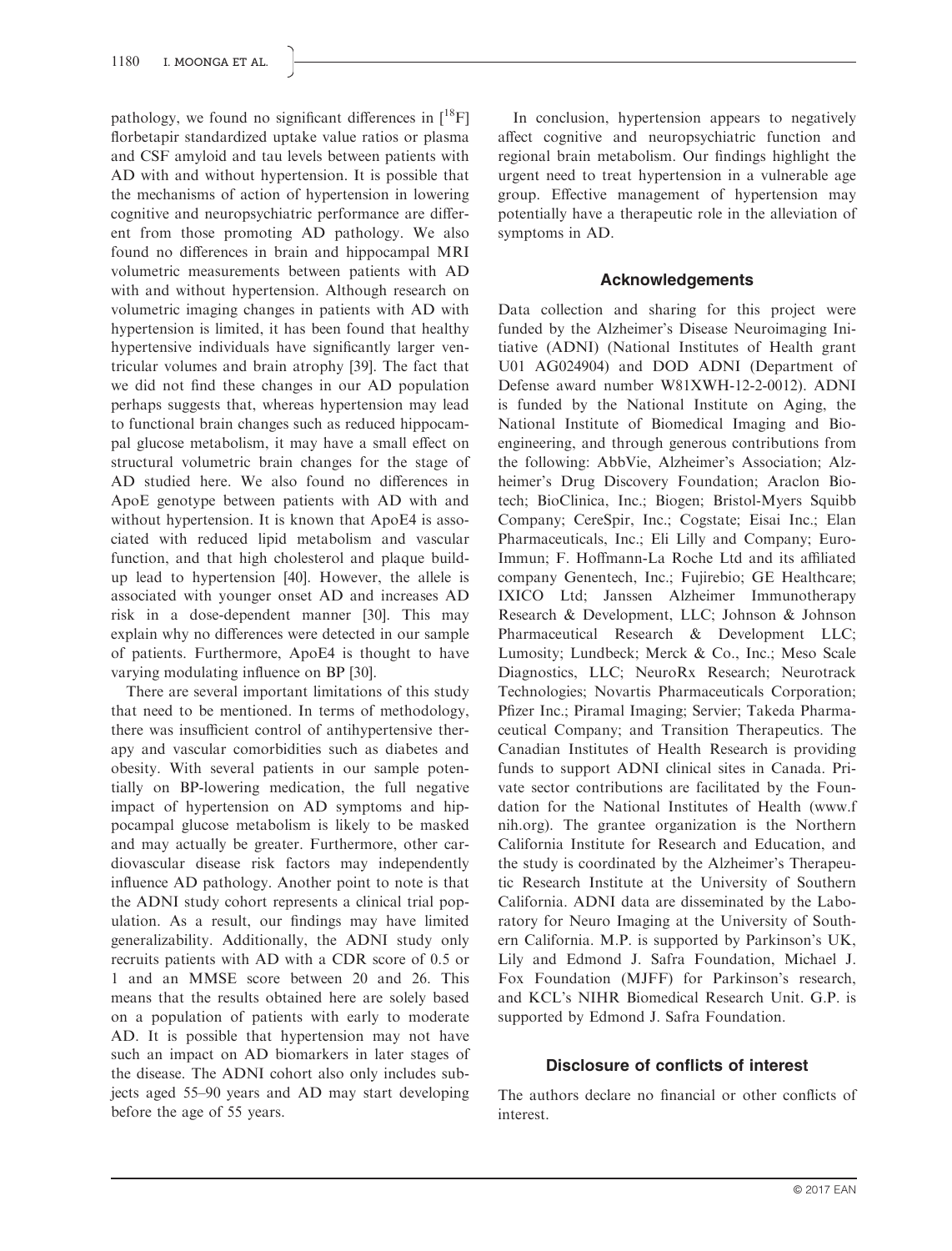#### **References**

- 1. Barnes DE, Yaffe K. The projected effect of risk factor reduction on Alzheimer's disease prevalence. Lancet Neurol 2011; 10: 819–828.
- 2. Karran E, Mercken M, De Strooper B. The amyloid cascade hypothesis for Alzheimer's disease: an appraisal for the development of therapeutics. Nat Rev Drug Discovery 2011; 10: 698-712.
- 3. Coric V, van Dyck CH, Salloway S, et al. Safety and tolerability of the  $\gamma$ -secretase inhibitor avagacestat in a phase 2 study of mild to moderate Alzheimer disease. Arch Neurol 2012; 69: 1430–1440.
- 4. Doody RS, Raman R, Farlow M, et al. A phase 3 trial of semagacestat for treatment of Alzheimer's disease. N Engl J Med 2013; 369: 341–350.
- 5. Doody RS, Thomas RG, Farlow M, et al. Phase 3 trials of solanezumab for mild-to-moderate Alzheimer's disease. N Engl J Med 2014; 370: 311-321.
- 6. Salloway S, Sperling R, Keren R, et al. A phase 2 randomized trial of ELND005, scyllo-inositol, in mild to moderate Alzheimer disease. Neurology 2011; 77: 1253– 1262.
- 7. Salloway S, Sperling R, Fox NC, et al. Two phase 3 trials of bapineuzumab in mild-to-moderate Alzheimer's disease. N Engl J Med 2014; 370: 322–333.
- 8. Galasko D, Bell J, Mancuso JY, et al. Clinical trial of an inhibitor of  $RAGE-A\beta$  interactions in Alzheimer disease. Neurology 2014; 82: 1536–1542.
- 9. Kivipelto M, Helkala EL, Laakso MP, et al. Midlife vascular risk factors and Alzheimer's disease in later life: longitudinal, population based study. BMJ 2001; 322: 1447–1451.
- 10. Luchsinger JA, Gustafson DR. Adiposity, type 2 diabetes, and Alzheimer's disease. J Alzheimer's Dis 2009; 16: 693–704.
- 11. Ahtiluoto S, Polvikoski T, Peltonen M, et al. Diabetes, Alzheimer disease, and vascular dementia: a populationbased neuropathologic study. Neurology 2010; 75: 1195– 1202.
- 12. Faraco G, Iadecola C. Hypertension: a harbinger of stroke and dementia. Hypertension 2013; 62: 810-817.
- 13. Zlokovic BV. Neurovascular pathways to neurodegeneration in Alzheimer's disease and other disorders. Nat Rev Neurosci 2011; 12: 723–738.
- 14. Qiu L, Ng G, Tan EK, Liao P, Kandiah N, Zeng L. Chronic cerebral hypoperfusion enhances Tau hyperphosphorylation and reduces autophagy in Alzheimer's disease mice. Sci Rep 2016; 6: 23964.
- 15. Bennett SA, Pappas BA, Stevens WD, Davidson CM, Fortin T, Chen J. Cleavage of amyloid precursor protein elicited by chronic cerebral hypoperfusion. Neurobiol Aging 2000; 21: 207–214.
- 16. Qiu C, Winblad B, Fratiglioni L. The age-dependent relation of blood pressure to cognitive function and dementia. Lancet Neurol 2005; 4: 487–499.
- 17. DeKosky ST, Carrillo MC, Phelps C, et al. Revision of the criteria for Alzheimer's disease: a symposium. Alzheimer's Dement 2011; 7: e1-e12.
- 18. Chobanian AV, Bakris GL, Black HR, et al. Seventh report of the joint national committee on prevention, detection, evaluation, and treatment of high blood pressure. *Hypertension* 2003; **42:** 1206–1252.
- 19. Teunissen CE, Petzold A, Bennett JL, et al. A consensus protocol for the standardization of cerebrospinal fluid collection and biobanking. Neurology 2009; 73: 1914– 1922.
- 20. Freeborough PA, Fox NC. The boundary shift integral: an accurate and robust measure of cerebral volume changes from registered repeat MRI. IEEE Trans Med Imaging 1997; 16: 623–629.
- 21. Mosconi L, Tsui WH, De Santi S, et al. Reduced hippocampal metabolism in MCI and AD: automated FDG-PET image analysis. Neurology 2005; 64: 1860– 1867.
- 22. Lowndes GJ, Saling MM, Ames D, Chiu E, Gonzalez LM, Savage GR. Recall and recognition of verbal paired associates in early Alzheimer's disease. J Int Neuropsychol Soc 2008; 14: 591–600.
- 23. Rousseaux M, Renier J, Anicet L, Pasquier F, Mackowiak-Cordoliani MA. Gesture comprehension, knowledge and production in Alzheimer's disease. Eur J Neurol 2012; 19: 1037–1044.
- 24. van Swieten JC, Geyskes GG, Derix MM, et al. Hypertension in the elderly is associated with white matter lesions and cognitive decline. Ann Neurol 1991; 30: 825– 830.
- 25. Obisesan TO, Obisesan OA, Martins S, et al. High blood pressure, hypertension, and high pulse pressure are associated with poorer cognitive function in persons aged 60 and older: the Third National Health and Nutrition Examination Survey. J Am Geriatr Soc 2008; 56: 501–509.
- 26. Bellew KM, Pigeon JG, Stang PE, Fleischman W, Gardner RM, Baker WW. Hypertension and the rate of cognitive decline in patients with dementia of the Alzheimer type. Alzheimer Dis Assoc Disord 2004; 18: 208–213.
- 27. Launer LJ, Ross GW, Petrovitch H, et al. Midlife blood pressure and dementia: the Honolulu-Asia aging study. Neurobiol Aging 2000; 21: 49–55.
- 28. Wu C, Zhou D, Wen C, Zhang L, Como P, Qiao Y. Relationship between blood pressure and Alzheimer's disease in Linxian County, China. Life Sci 2003; 72: 1125–1133.
- 29. Skoog I, Lernfelt B, Landahl S, et al. 15-year longitudinal study of blood pressure and dementia. Lancet 1996; 347: 1141–1145.
- 30. Kalaria RN, Akinyemi R, Ihara M. Does vascular pathology contribute to Alzheimer changes? J Neurol Sci 2012; 322: 141–147.
- 31. Treiber KA, Lyketsos CG, Corcoran C, et al. Vascular factors and risk for neuropsychiatric symptoms in Alzheimer's disease: the Cache County Study. Int Psychogeriatr 2008; 20: 538–553.
- 32. Jutkowitz E, MacLehose RF, Gaugler JE, Dowd B, Kuntz KM, Kane RL. Risk factors associated with cognitive, functional, and behavioral trajectories of newly diagnosed dementia patients. J Gerontol A Biol Sci Med Sci 2017; **72:** 251-258.
- 33. Lopez OL, Smith G, Becker JT, Meltzer CC, DeKosky ST. The psychotic phenomenon in probable Alzheimer's disease: a positron emission tomography study. J Neuropsychiatry Clin Neurosci 2001; 13: 50–55.
- 34. Kato T, Inui Y, Nakamura A, Ito K. Brain fluorodeoxyglucose (FDG) PET in dementia. Ageing Res Rev 2016; 30: 73–84.